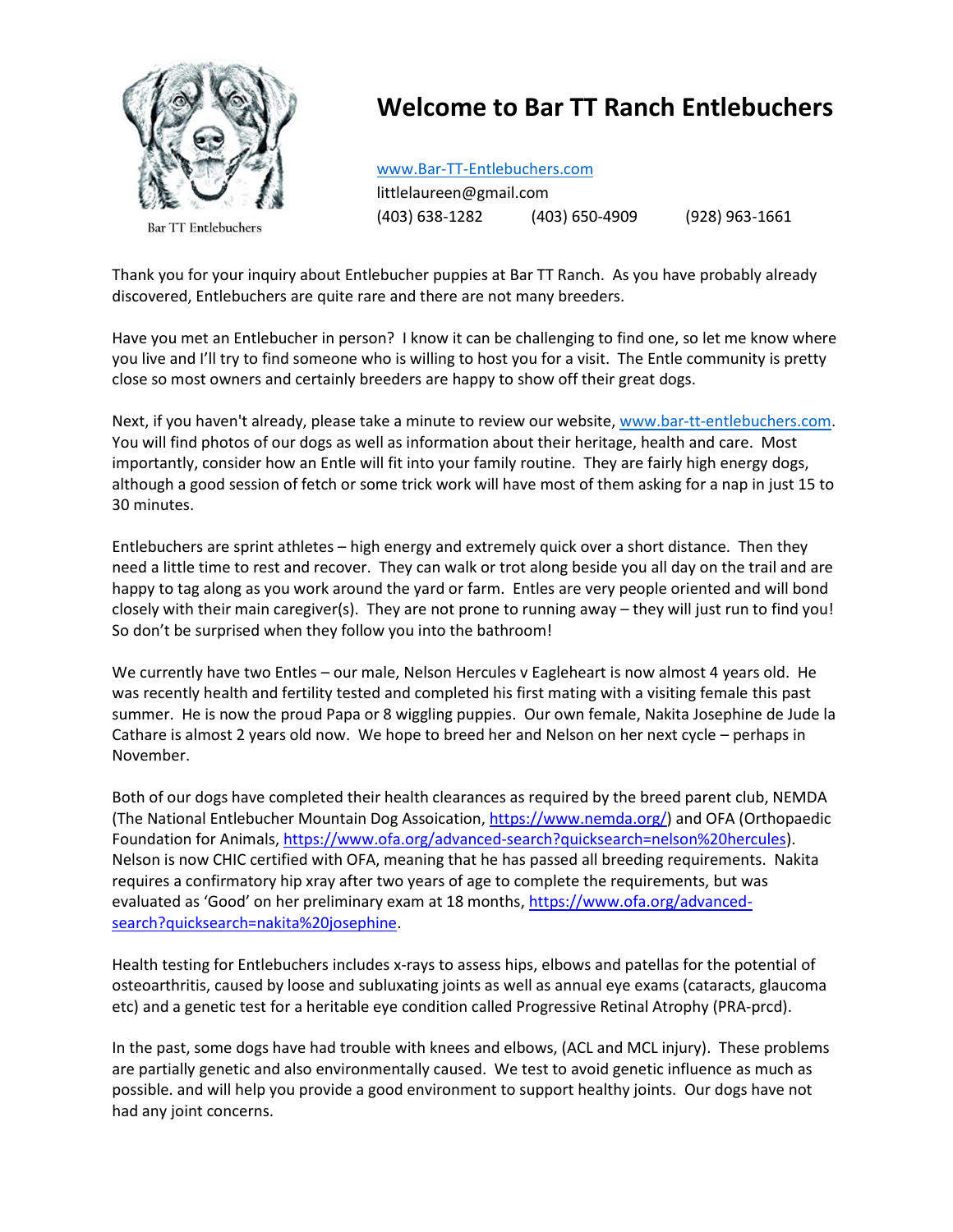## **Welcome to Bar TT Ranch Entlebuchers**

Ectopic ureter is another rare but difficult problem in Entlebuchers. In this case, a malformation of the ureter connection to the bladder causes urine leakage. It can be surgically managed but is expensive and not always successful. We are not sure what causes this, but genetics is likely part of the problem. Our breeding lines have not had this problem to date.

Arthritis is common in older dogs of all breeds and is not a simple problem – as many of us know personally. Juvenile arthritis can be very limiting for dogs and families. Its impact can be influenced by extreme athletics, day to day activity and diet. We do our best to breed for healthy joints but that is not the total answer. Our dogs have not had any complaints, nor am I aware of any in their lines. Keeping dogs lean and on healthy diets provides as much protection as possible.

The genetic test for PRA-prcd assures us that no more dogs need ever develop this blindness causing disease. Glaucoma and cataracts are still a possibility with age, but our dogs have been screened for genetically caused eye disease. Again, we have not seen issues in our dogs nor am I aware of any in their lines.

We work with NEMDA to determine emerging health issues. A health survey of all dogs is done every 10 years and each year, breeders report back on any illness or injury that has afflicted their dogs or their puppies. At the moment, cancer seems to be the most common cause of death – so diet and lifestyle are important. If you choose to purchase one of our pups, you will be required to provide us with annual health updates to maintain this database for the breed.

Our puppies will be raised in the house with the sights and sounds of normal family life. The pups will be familiar with our stud dog, Nelson and our horses. I am recruiting local families to expose the puppies to young children - they are generally happy to come and snuggle puppies. We expose the puppies to meet as many different people and pets as possible and then ask that new families continue this for their first several months at home. If they see crutches during that critical period, they will not worry about crutches in the future. This is true of different looking people, sounds and sights, so the more that they can experience of their future life, the easier their (and your) life will be.

Although we are new to dog breeding, our horse experience and my ongoing study, especially that with AVIDog[, https://www.avidog.com/](https://www.avidog.com/) will have us well prepared for the challenges ahead. I eagerly started horse breeding about 5 years ago, with textbooks, online study, mentors and visits to other foaling events. It has been an exciting time breeding horses and I've learned a lot that will continue to be helpful with dogs during whelping. Of course, a close, qualified veterinarian is a huge help. I am confident that the AVIDog program will provide me with the information I need and the network I can call on for advice and help.

Entlebuchers are very intelligent and versatile dogs. Although they were originally used for herding the cattle in the Alps of Switzerland, most now live in warm homes with loving families. Many are successful at agility, obedience or other performance sports. They can do almost anything – once they understand what you want. I have shown our dogs in conformation dog shows and also compete in obedience. I am